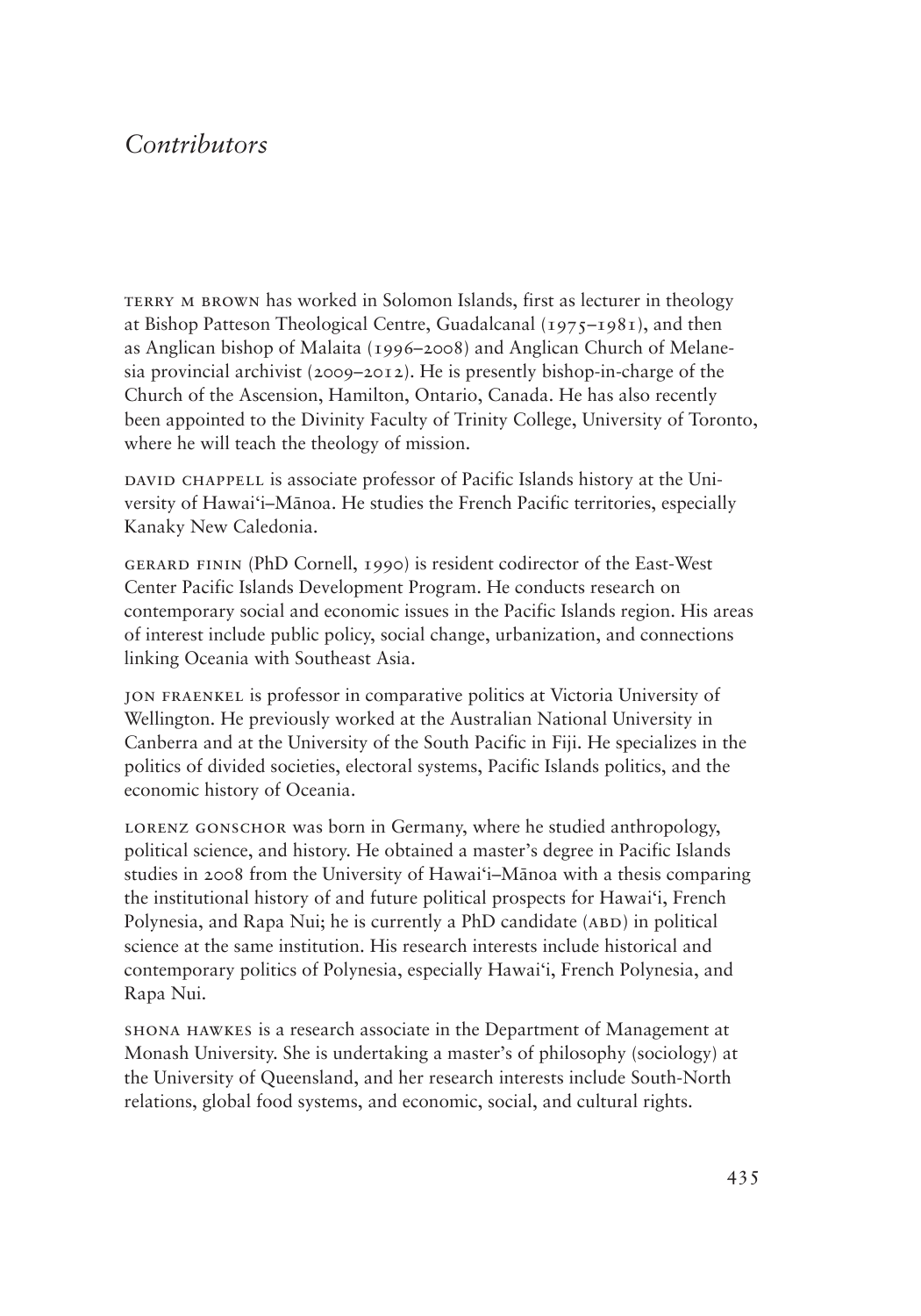She is lead author of an article recently published in *International Political Science Review.*

From the Weather Coast of Guadalcanal in Solomon Islands, TARCISIUS kabutaulaka (PhD Australian National University, 2000) is associate professor in the University of Hawai'i–Mānoa's Center for Pacific Islands Studies and editor of the center's Pacific Islands Monograph Series. His research interests focus on governance, development, natural resources development, conflicts, post-conflict development, international intervention, peacemaking, Australian foreign policies, and political developments in Melanesia in general and Solomon Islands in particular. He has written extensively on the Solomon Islands civil unrest and the Australian-led regional intervention and has worked as a consultant for international and regional organizations and national governments.

solomon kantha, who holds a master's degree in political science from the University of Hawai'i-Mānoa, is the national program officer for the International Organization for Migration in Papua New Guinea. His areas of interest are international relations, international political economy, comparative politics, and public policy. He is also currently studying law at the University of Papua New Guinea with an interest in constitutional law, human rights law, and international law.

nic maclellan works as a journalist and researcher in the Pacific Islands, as a correspondent for *Islands Business* magazine, and as a contributor to other regional media.

jagjit kaur plahe is the director of the Diplomacy and Trade Program at Monash University. Her research interests include the politics of international economic relations, trade and development, global food security, the right to food, global food networks, and, more recently, food sovereignty. She has previously published in *Journal of Contemporary Asia*, Third World Quarterly, *Journal of the Asia Pacific Economy, and International Political Science Review.* 

sunil ponnamperuma is a research associate in the Department of Management at Monash University. He has researched social science and policy issues for several years including the political economy of internal conflict, corruption and governance, and institution building for projects. His research interests include international political economy, international trade and development, food security, and food sovereignty.

eric k silverman (PhD 1993, University of Minnesota) is associate professor of anthropology at Wheelock College in Boston. He has written about Iatmul tourism, ritual, masculinity, time, gender, personhood, myth, Margaret Mead